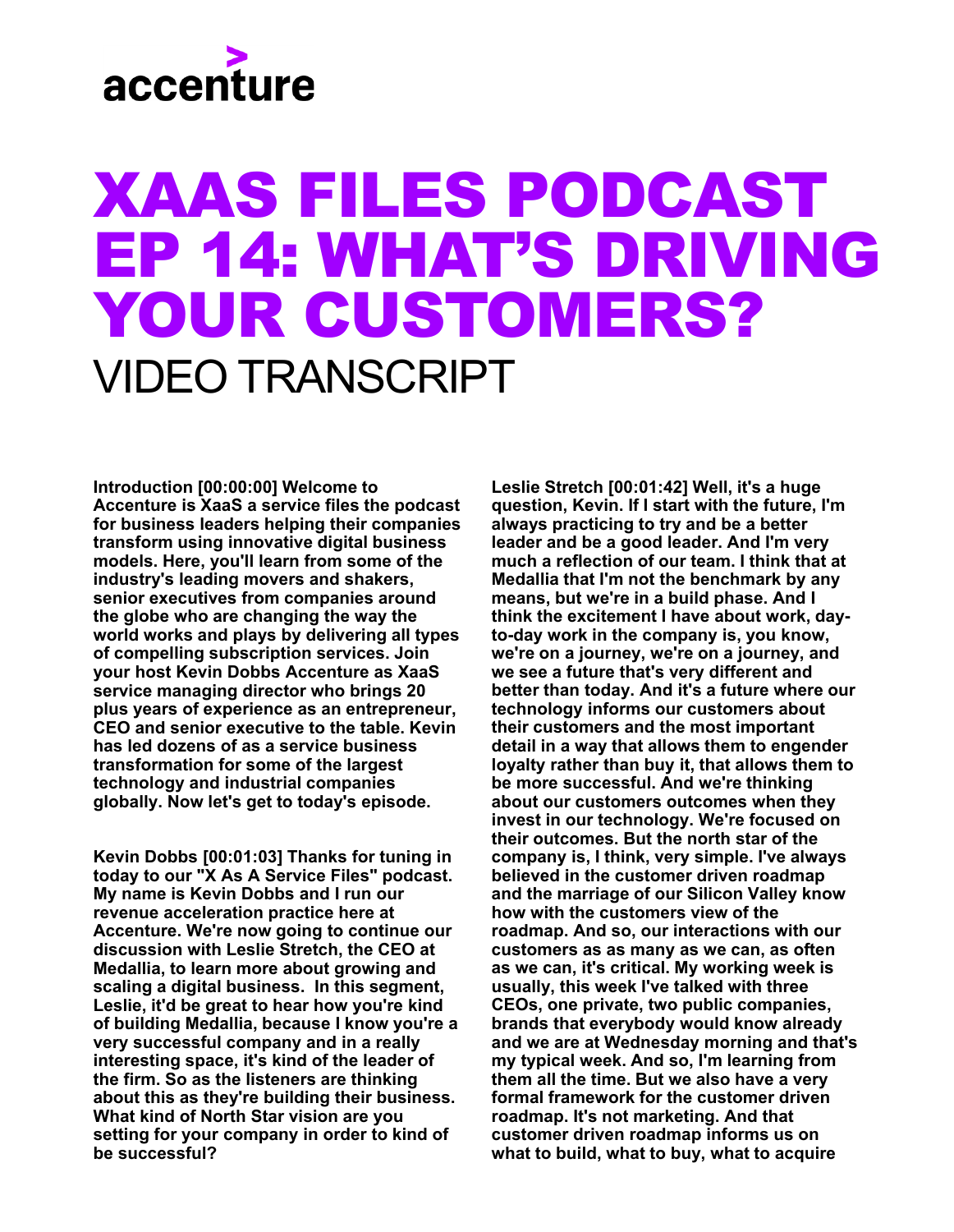**and how to innovate for the future. And we combine that with my belief and our team as a high performing innovation group. We combine those things and we create this magical roadmap which competitors don't understand. It confounds them. They tend to follow it. When you have competitors following your roadmap, you know that you're on to something. We see other companies making acquisitions that ape our acquisitions or building products that ape our products. And so, that custom er driven roadmap is key. That's one important foundation. The other one is treat your team members like customers because they will be one day. All right. So don't have a differential treatment of your employees. I think about that very carefully. So that's the second one. The third one is, you know, keep things steady. Right. My job, I think, is partly to take apart from allocating all of the resources, the income statement, the balance sheet is to remove variables. If you think of a family unit, right. When the children look up and see the parents arguing and they see discord it destabilizes these people for life, and we have a responsibility to create a stable environment, remove variables. In the pandemic that's been a lot harder. At the same time, we see a crazy world, a crazy market. Three hundred and fifty stocks, one hundred cryptos, so many distractions for people. So we used to help people focus around that. And then the fourth one is that it's very simple and it's our values, our core values. We don't want to screw up the place that we live in and disrupt the planet, there's a whole theme that, the people express it as you know, as ESG today and so on, but that's kind of just a label for us what's absolutely key here is we want to build a business for the long term. I really believe in what our teams produce in partnership with our customers. I really believe in the software. It's my biggest hobby, my biggest interest. But I won't do or say anything for a deal. I won't do that and nobody in the company should. And there are companies in our**

**world that will do that. They will do and say things for a deal. And I won't, right and none of our people should. So just stay calm and steady, be honest and authentic with customers. Commit to them for things we don't have today. We're software, software company, everything's malleable. Commit to them that we can do things for them in the future. Make a commercial arrangement if you have to, but don't say and do things to get a deal right that aren't true. Don't cross that line, ever. Don't cross that line ever. And don't ever as a manager, I don't believe in performance management. I only believe in coaching. The sports world is way ahead of us. I only believe coaching. The four worst words in the English language that you can say to an employee a pejorative term I hate. The four words roles you can say is meet your new manager. He says, what? What value am I getting from you? I've been here four years or 10 years or 15 years and I'm getting a new manager. But what value are you going to add? A manager that report's performance, good and bad, is useless to us. That's a hygienic function. A manager that adds value, domain expertise or process expertise. So they're a great product manager or they understand the technology or they're a great salesperson or they understand the sales process. They add a ton of value as coaches, but you don't have to have domain expertise to be a great coach. You can just be a fabulous wingman. Just be a fabulous, just be a fabulous wingman. Right. And so that's that's our philosophy. It's that simple. We're still building. You're never finished. And there's different turns. The pandemic's brought a different turn. The balance of power in companies has changed. Employee activism is a welcome and important value-added shift that's going on. Everything's always changing, so we don't have all the right answers. But that's how I think about the company. And I hope I hope any Medallion would be able to articulate at least some of that or a little bit.**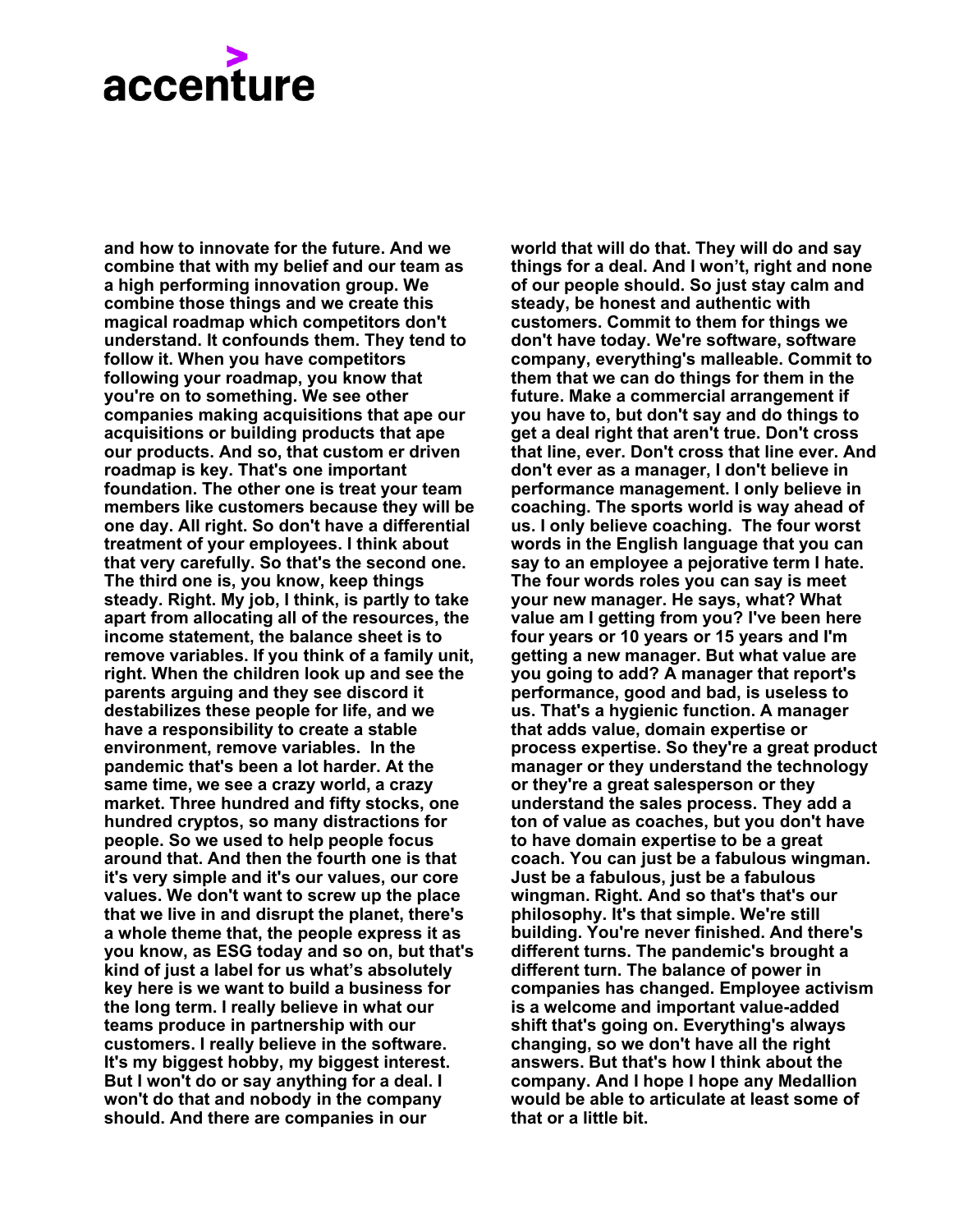**Kevin Dobbs [00:07:40] That's fantastic. I, I ascribe to many of those things as well. And then I think it also is you're building your team is you're talking about kind of building Medallia is you're looking at leaders and you're bringing them in. And how you structure your organization is it's based on many of those things that you just talked about, I'm sure, and I would assume what is your screening for people you're looking for people who probably fall in and align with your values as opposed to trying to get somebody and force fit them in?**

Leslie Stretch [00:08:10] Yeah, I want to dance with the person who wants to dance with me. I don't want to pursue the person that doesn't. So I think one of the things that I don't know if it's used anymore, but, you know, there was a methodology, a hiring methodology years ago called targeted selection. It was a data-based set of questions. And so, one of the things and the more senior roles got, the more people have developed this and in my view, incredibly flawed recruitment approach, which comes from the political arena, which you see on Capitol Hill, where there's a new appointee, a new committee appointee, and you have these senators and individuals, some of whom have never run an organization or had a team or had any responsibility or leadership. And they create this question session. And the worst questions are the hypotheticals. Let me give you a hypothetical situation. How would you solve it? And all that test is a person's ability to think on their feet. Targeted selection is about data. What have you achieved? How long? One of the things about a degree which isn't essential for everybody or a two-year community college diploma is it proves a person's ability to complete a project, start and finish a project over a long period of time. That's all it tells you. But there are so many things from an individual's life that produce data that tells you about their propensity to succeed and stay the course, because success today too many people are like I go to the next stock, I go to the next highest offer. I go here, I go there. That's not going to last forever, in my opinion. That's going to see a

collapse at some point. I think a total shift in value at some point, you know, there just isn't enough money to support, you know, what's going on. It just isn't enough liquidity. And so the people. Are jumping for the next dollar and what we're interested in are people that really buy into the mission, who really want to be part of the team, that expect us to be loyal to them and they expect to be supported a nd they want a stable progression through their lives. And so the data that supports that decision, that recruitment decision is there, if you look for it.

Kevin Dobbs [00:10:22] Is your, thinking about Medallia and you're sitting in your staff meeting, you know what are the metrics or the key success factors, that it sounds like you're a very data driven company and that you're you're kind of like, what are the signals internally of your firm that you're looking at on an ongoing basis to kind of determine whether you're being successful or not?

Leslie Stretch [00:10:45] Well, first of all, we are customer one for our own platform. And so net promoter score, which was a fundamental crystallization of referral business thinking, which Fred Reichheld created with being back in the day, is a core foundation for the best companies in the world. If you look at Target's results recently, big net promoter score believer. Look at Dick's Sporting Goods today big net promoter score believer. That's evolving to a new metric around a notion of earned growth, likelihood to recommend, this can be measured. And so our core cohort of customers, the fact that they acquire more, they have to increase their subscription is a key metric for us, so we look at that. Our new business attraction, the brands that we take on in the last year, we've taken on HP, we've taken on Versace, Ferragamo, Valentino, Cartier, huge fashion brands. We've taken on a whole slew of new financial services customers. So, we're looking at our new customer acquisition. We're looking at our cust omers propensity to spend more, our cross-sell and up-sell success and the customers. We're looking at this data constantly on a daily basis. There's so many data points,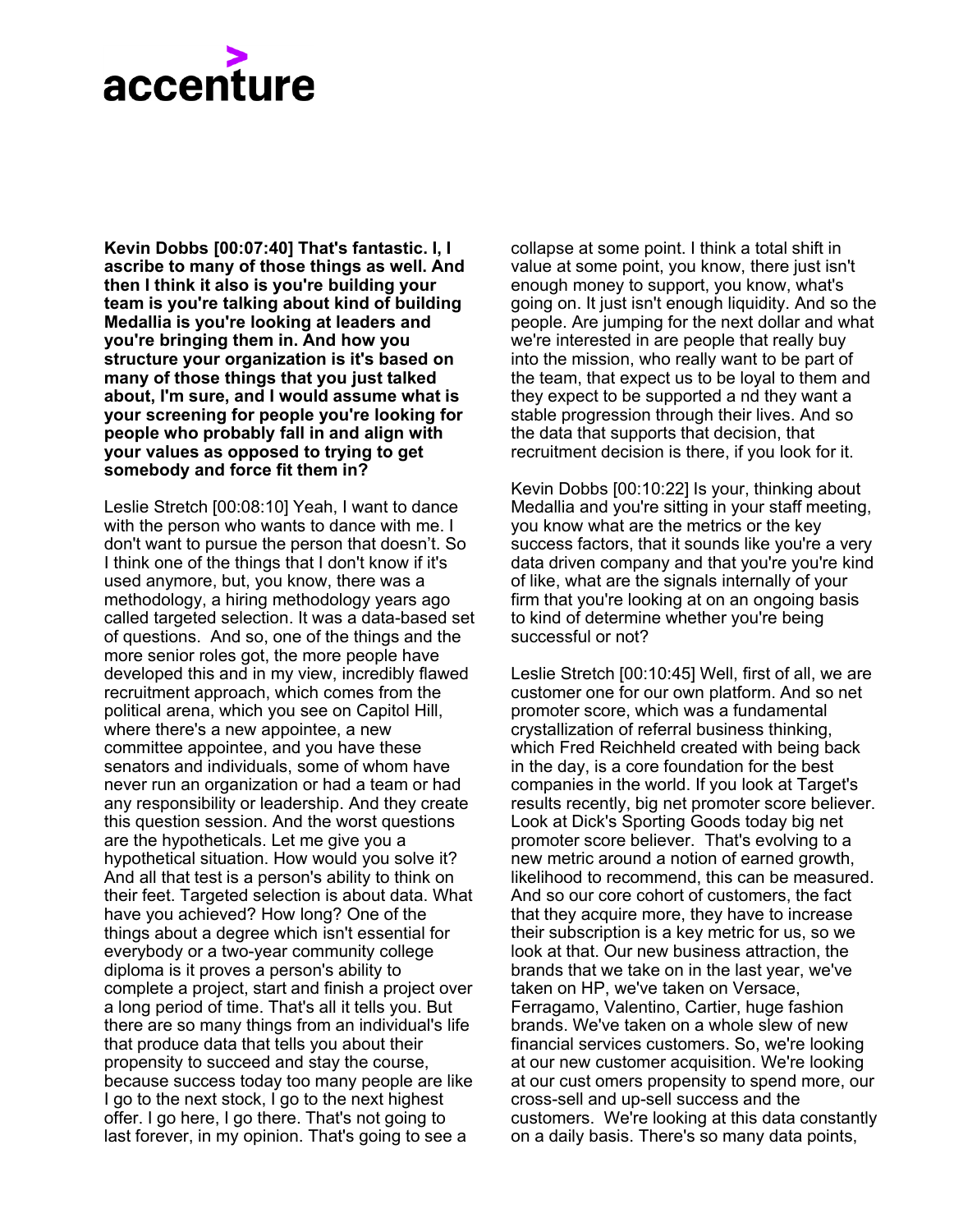but we're also crystalizing for the different divisions of the company, a net promoter score. And in the future, that will be a net promoter score plus an earned growth premium measurement. And so that's about renewal business, renewal, up-selling, cross-sell and measuring likelihood to recommend. So we're all about that. And so the future for our executive team and the company at least, and probably our corporate profit share structure will be hinged around these metrics. And these metrics are scientific and valid and absolutely key to our future. So the execs in the company will receive a portion of their compensation and reward a long term incentive around net promoter score likelihood to recommend. Why wouldn't we do that? Right. It's all about experience. And so that's how we think about data from as we manage the company. And also the re will be an ENPS, an employee net promoter score that people will be paid on and rewarded on or not, as the case may be. Remember employees as customers.

Kevin Dobbs [00:13:14] Great. So kind of the last question in this segment, when you stepped into Medallia, you obviously had a lot of experience in your prior roles. Any surprises as you've been kind of building the business over time, pleasant or unpleasant surprises that you kind of walked into that other people may may help other people as they're kind of starting out on this journey?

Leslie Stretch [00:13:36] I think is really almost all have been upside, Kevin. For me, a great coach, a great foundation of culture. It was a private company. We took it public in twentynineteen. That was necessary for lots of different reasons, but it helped bring a discipline and operational discipline to the company that's still evolving. And so, I think it's all been good. It's all been exciting. The big surprises have been external, the pandemic, the impact of the pandemic on some of our core customers in hospitality and travel, all of whom renewed with us in the pandemic, but a very challenged sector. So, learning about that and also learning

more and reinforcing the idea that we stay with people through good times and bad. The value of staying with people through good times and bad cannot be overstated. I mean, it's just been that's just been the culture of Medallians to stick with their customers through good times and bad. And the dividends are coming back to us now already hugely coming back to us. So that's been a very valuable lesson. And again, just this transformational notion of, you know, why would you give your customers the best possible tools to communicate with you and then give your employees a fax machine or telex? Why would you treat your employees differently? That notion, we all know it back in the last century. When the digital world was in its infancy, we all know we have worked for companies and been part of companies where we've been rather more hostages than willing partners. That's that's a huge shift. You can see it now in the mass resignation movement and so on. And that's a huge shift. And it's actually a shift that's going to be, it's going to work out for the better for every company that embraces it. As I say, you know, my job is to engender stability through what will always be a turbulent world. We've seen that compounded in the pandemic. Anything could happen in the next 30 minutes. Our job is to stay steady through that drama.

Kevin Dobbs [00:15:41] Again really, really good insights. Leslie, thank you very much. We'll look forward to kind of continuing the discussion in the next segment.

Leslie Stretch [00:15:48] Oh, great. Thanks for having me.

Closure [00:15:52] Thank you for listening to Accenture XaaS Service files. Please be sure to visit our podcast Web site at Accenture.com slash XaaS service files that's Accenture dot com slash x a a s dash f i l e s. Where you can listen to more conversations with other industry leaders about their vision and perspectives on innovative digital business models. You'll also find more great insights from these leaders on our blogs that accompany each episode. And of